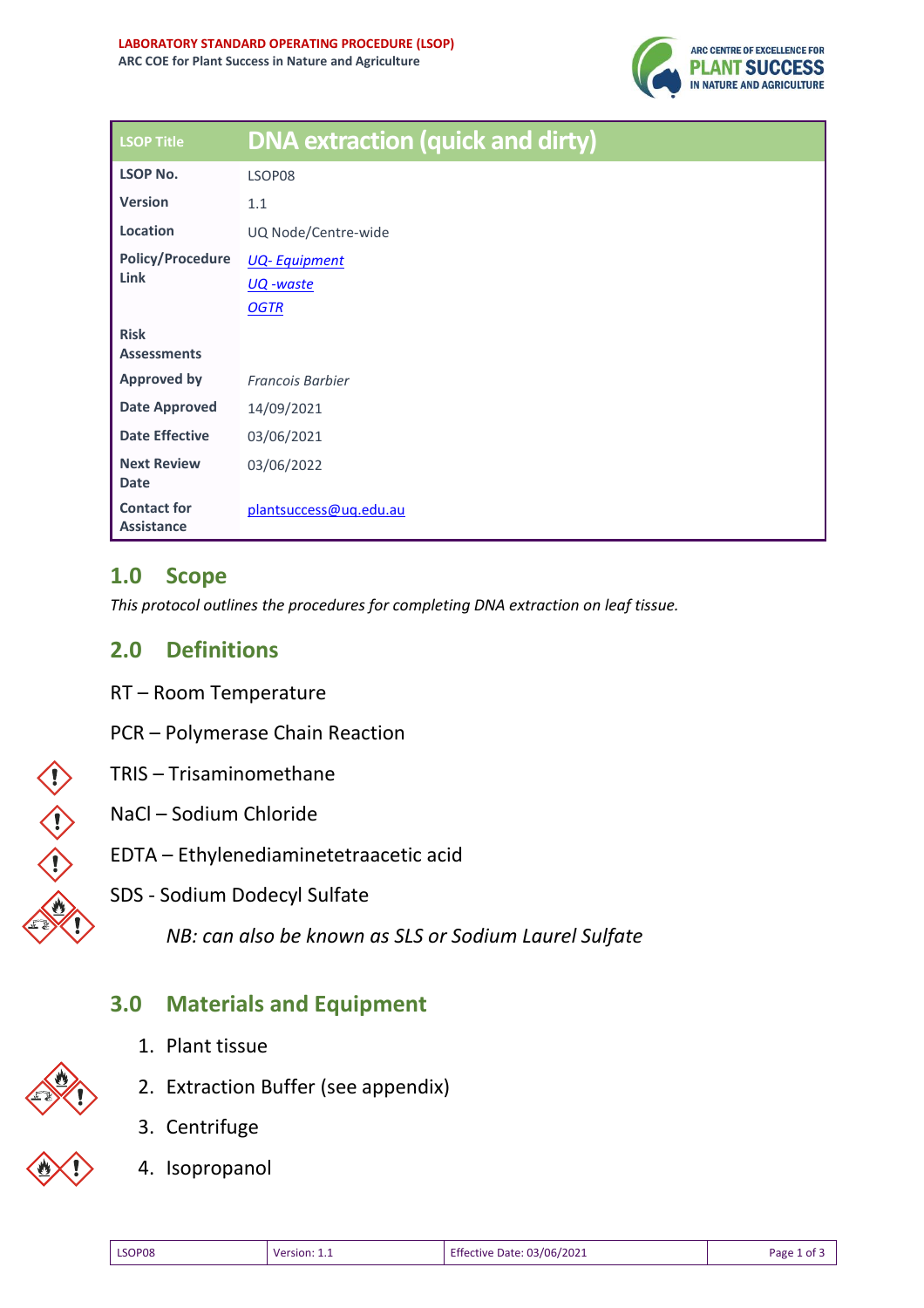- 
- 5. Ethanol
- 6. Water
- 7. Eppendorf tubes
- 8. Pipette (& Pipette Tips)

## **4.0 Prescribed Actions**

1. Harvest 1 leaf per plant

*NB: can be stored in -20°C for months*



- 2. Add 200 µL of Extraction Buffer (see appendix) to your sample and grind (e.g. using a tip or tooth pick)
- 3. Spin at 10 min at full-speed and RT
- 4. Take 150 µL of the supernatant and mix with 150 µL isopropanol
- 5. Incubate for 10 min at RT

*NB: here you can also take a break and put samples in the fridge*

- 6. Spin 10 min at full-speed and RT
- 7. Discard supernatant and wash with 70% ethanol  $(v/v)$ 
	- 8. Dry pellet and resuspend in 80 µL water
	- 9. Take 2 µL for a PCR reaction (you may have to dilute if the sample is too concentrated)

# **5.0 Monitoring and Review**

*This CSOP will be reviewed annually, or as may be otherwise required because of changes to ARC requirements or changes to institutional policy and procedure.*

### **6.0 Appendix**

**Extraction Buffer (EB):** 

200 mM TRIS (pH 7.5)

250 mM NaCl

25 mM EDTA (pH 8.0)